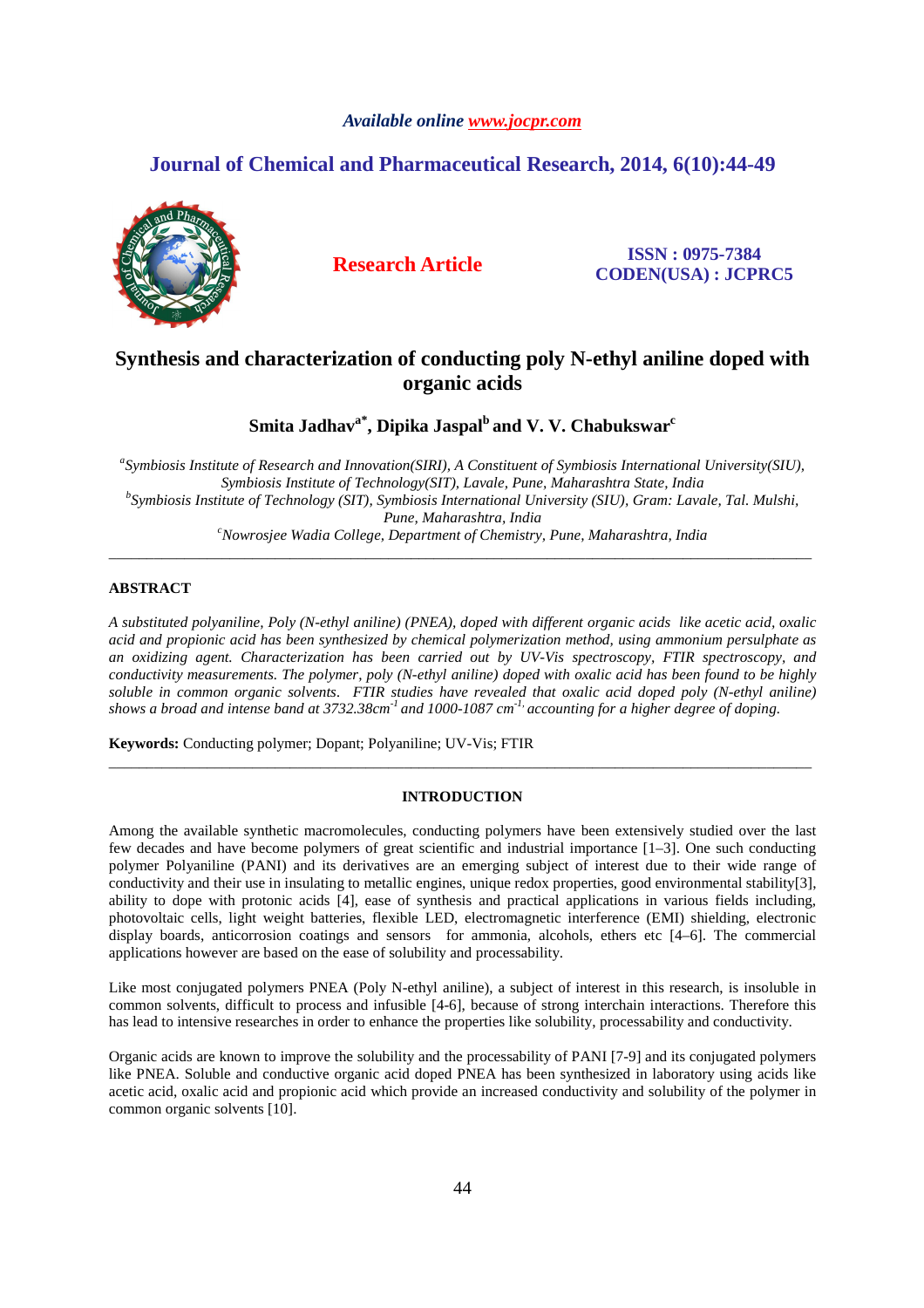PNEA synthesized by Kulkarni et.al in 2007 using camphor sulphonic acid and p-TSA has been investigated as humidity sensor [11]. In addition to this PANI has also been synthesized in 2010 by the chemical oxidative polymerization method using organic acids like acetic, citric, oxalic and tartaric acid as dopants, where the effect of dopant ions on the polymer properties were discussed [12].

*\_\_\_\_\_\_\_\_\_\_\_\_\_\_\_\_\_\_\_\_\_\_\_\_\_\_\_\_\_\_\_\_\_\_\_\_\_\_\_\_\_\_\_\_\_\_\_\_\_\_\_\_\_\_\_\_\_\_\_\_\_\_\_\_\_\_\_\_\_\_\_\_\_\_\_\_\_\_*

The aim of the present research was to carry out chemical oxidative synthesis of organic acid doped PNEA using acetic acid, oxalic acid and propionic acid , thereby improving the conductivity and solubility of the polymer in common organic solvents, such as m-cresol, benzyl alcohol and NMP(N-methyl pyrrolidinone) etc. The physicochemical properties of doped PNEA prepared have been compared using various analytical techniques such as UV-Vis, FTIR spectroscopy and conductivity measurements.

# **EXPERIMENTAL SECTION**

Polymerization of N-ethyl aniline monomer (Qualigen, A.R. grade) (Fig.1) was carried out by oxidative polymerization method [12-14] using ammonium per sulphate (Loba) as an oxidant and aqueous conducting media containing organic acids (acetic acid, oxalic acid and propionic acid (Qualigen)). All the chemicals used were A.R. grade and purified by distillation before use.

The synthesis was carried out taking 1.2ml the monomer solution and 2M acetic acid and stirred continuously at low temperature ( $0-4^{\circ}$ C) for 30 minutes in a three necked flask. The oxidizing agent, ammonium persulphate was then added drop wise after complete addition of which the reaction mixture was kept under constant stirring for 24 hr. A dark green precipitate of the polymer formed was isolated by filtration followed by drying in an oven at  $60-70^{\circ}$ C for 24hr. Similar procedure was adopted with the change of the organic acid for oxalic acid and propionic acid.



**Figure 1. Chemical polymerization of Polyaniline** 



**Figure 2. Polymerization mechanism of Poly N-ethyl aniline** 

The UV-Vis spectra of the polymers prepared were recorded in NMP, by using UV-Visible double beam spectrophotometer (Model Hitachi 2000) in the range of 200-1000nm. Similarly the IR spectrum of PNEA was taken on Perkin Elmer spectrum 2000 FTIR spectrophotometer in the range of 400-4000cm<sup>-1</sup>. For conductivity measurements polymer pellets of about 0.2cm thickness and 1cm diameter were prepared in a stainless steel die and conductivity was measured with the help of a two probe technique [14].

#### **RESULTS AND DISCUSSION**

### **3.1. UV-Vis spectra**

The UV-VIS spectra of PNEA (Fig.3) doped with acetic acid, oxalic acid and propionic acid was recorded in NMP solvent, which showed different absorption at different wavelength. The spectra revealed the enhanced solubility of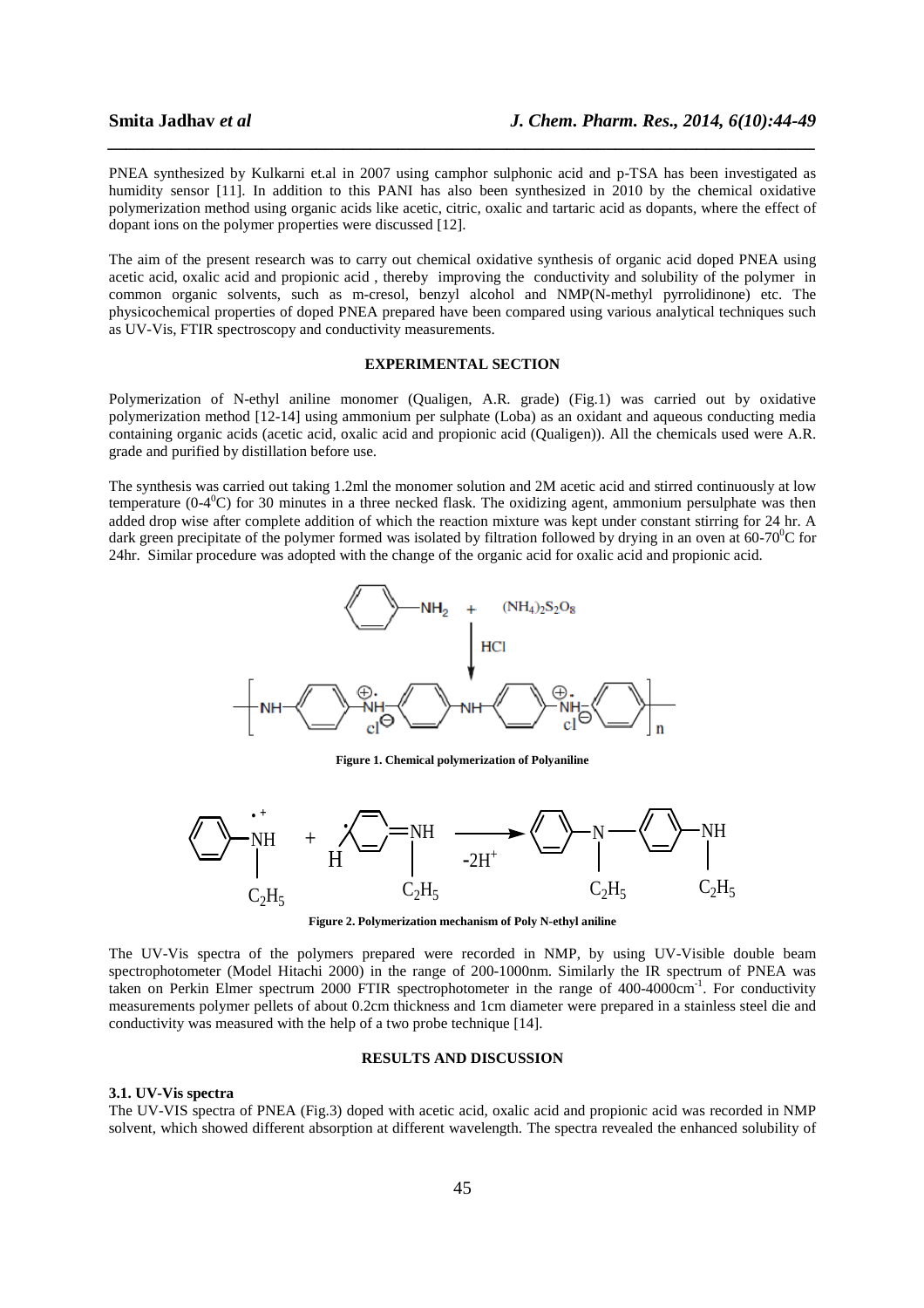PNEA synthesized in the presence of oxalic acid as compared to acetic acid and propionic acid. This can be attributed to the presence of a greater charge on the polymer chain in the organic acid oxalic acid doped polymer attributed to the presence of a greater charge on the polymer chain in the organic acid oxalic acid doped polymer<br>leading to a higher degree of solvation of the polymer due to hydrogen bonding between the solvent and polym chains [15].

*\_\_\_\_\_\_\_\_\_\_\_\_\_\_\_\_\_\_\_\_\_\_\_\_\_\_\_\_\_\_\_\_\_\_\_\_\_\_\_\_\_\_\_\_\_\_\_\_\_\_\_\_\_\_\_\_\_\_\_\_\_\_\_\_\_\_\_\_\_\_\_\_\_\_\_\_\_\_*



**Figure 3. UV Spectra of PNEA taken in NMP** a) doped with acetic acid, b) doped with oxalic acidic, d) doped with propionic acid

Optical properties of conducting polymers are important for the development and understanding of basic structure of the material [17]. Conjugation existing in the polymers is characterized by their electronic spectra. PNEA showed a maximum absorption of 3.0679 at a wavelength of 675nm when oxalic acid was used. High absorption and maximum absorption of 3.0679 at a wavelength of 675nm when oxalic acid was used. High absorption and melatively sharp peaks in oxalic acid doped PNEA in UV spectra indicated the higher degree of solubility [17, 18]. ners are important for the development and understanding of basic structure of<br>
i in the polymers is characterized by their electronic spectra. PNEA showed a<br>
i wavelength of 675nm when oxalic acid was used. High absorptio

### **3.2. FTIR Spectra**

IR (Infra Red) spectroscopy is a very powerful tool to detect the structure of synthesized molecules and the changes IR (Infra Red) spectroscopy is a very powerful tool to detect the structure of synthesized molecules and the changes<br>taking place after a treatment [17-19]. The IR spectra of the pure polymer showed absorption frequency an of the peak different from that of the doped product. The prepared polymer samples were tested for their response for ammonia. PNEA showed sensitivity when exposed to ammonia [19]. When the polymer was exposed to ammonia vapor it depicted differences in specific bands, which were more significant in oxalic acid and acetic acid doped polymers as compared to propionic acid doped polymer. When the polymer was exposed to ammonia a slight increase in stretching frequency was observed. The IR spectra for acetic acid, oxalic acid and propionic acid doped polymer have been shown in Fig. 4. Characteristic peak locations were related to the corresponding chemical bonds (Table 1). ammonia vapor it depicted differences in specific bands, which were more significant in oxalic acid and acetic acid<br>doped polymers as compared to propionic acid doped polymer. When the polymer was exposed to ammonia a slig of the peak different from that of the doped product. The prepared polymer samples were tested for their response<br>for ammonia. PNEA showed sensitivity when exposed to ammonia [19]. When the polymer was exposed to<br>ammonia v

A remarkable difference was observed in the IR spectra in terms of specific bands and shifts in three polymers. The and  $1000-1087$  cm<sup>-1</sup>, which accounted for a higher degree of protonation of amine and imine. However the peaks observed in the case of acetic acid and propionic acid were comparatively sharp and narrow, indicating a lower and 1000-1087 cm<sup>-1</sup>, which accounted for a higher degree of protonation of amine and imine. However the peaks observed in the case of acetic acid and propionic acid were comparatively sharp and narrow, indicating a lower PNEA at 3034.13, 3732.38, 2972 cm<sup>-1</sup> respectively were due to N-H stretching whereas the bands at 2332.02, 2357.09, 2337 cm<sup>-1</sup> were due to C-H stretching. The C-N stretching of aromatic amines was evident from the peaks obtained at 1255.70, 1259.56, and 1251 cm<sup>-1</sup> in acetic acid, oxalic acid and propionic acid doped PNEA. The intense peak observed at 1500-1 510 cm<sup>-1</sup> in acetic acid and oxalic acid doped polymer indicated quinoid ring stretching frequency. While the peaks observed at 1373.36, 1375.29  $cm^{-1}$  indicated benzenoid ring units [20]. vere due to N-H stretching whereas the bands at 2332.02,<br>N stretching of aromatic amines was evident from the peaks<br>cid, oxalic acid and propionic acid doped PNEA. The intense<br>oxalic acid doped polymer indicated quinoid ri

#### **3.3. Conductivity**

During in situ synthesis of PNEA, the organic acids get added to the polymer chains as dopants. The conductivity of PNEA doped with oxalic acid showed highest conductivity. This occurs because the oxidation and doping degree of the PNEA doped with oxalic acid is greater than that of that doped with acetic and propionic acid. The conductivity of the samples increased upon exposure to ammonia vapours, which was attributed to the presence of a high concentration of COO- ions serving as dopant along with a few oxalic acid doped sites and trapped COOH molecules present in polymer matrix. ic acids get added to the polymer chains as dopants. The conductivity of st conductivity. This occurs because the oxidation and doping degree of than that of that doped with acetic and propionic acid. The conductivity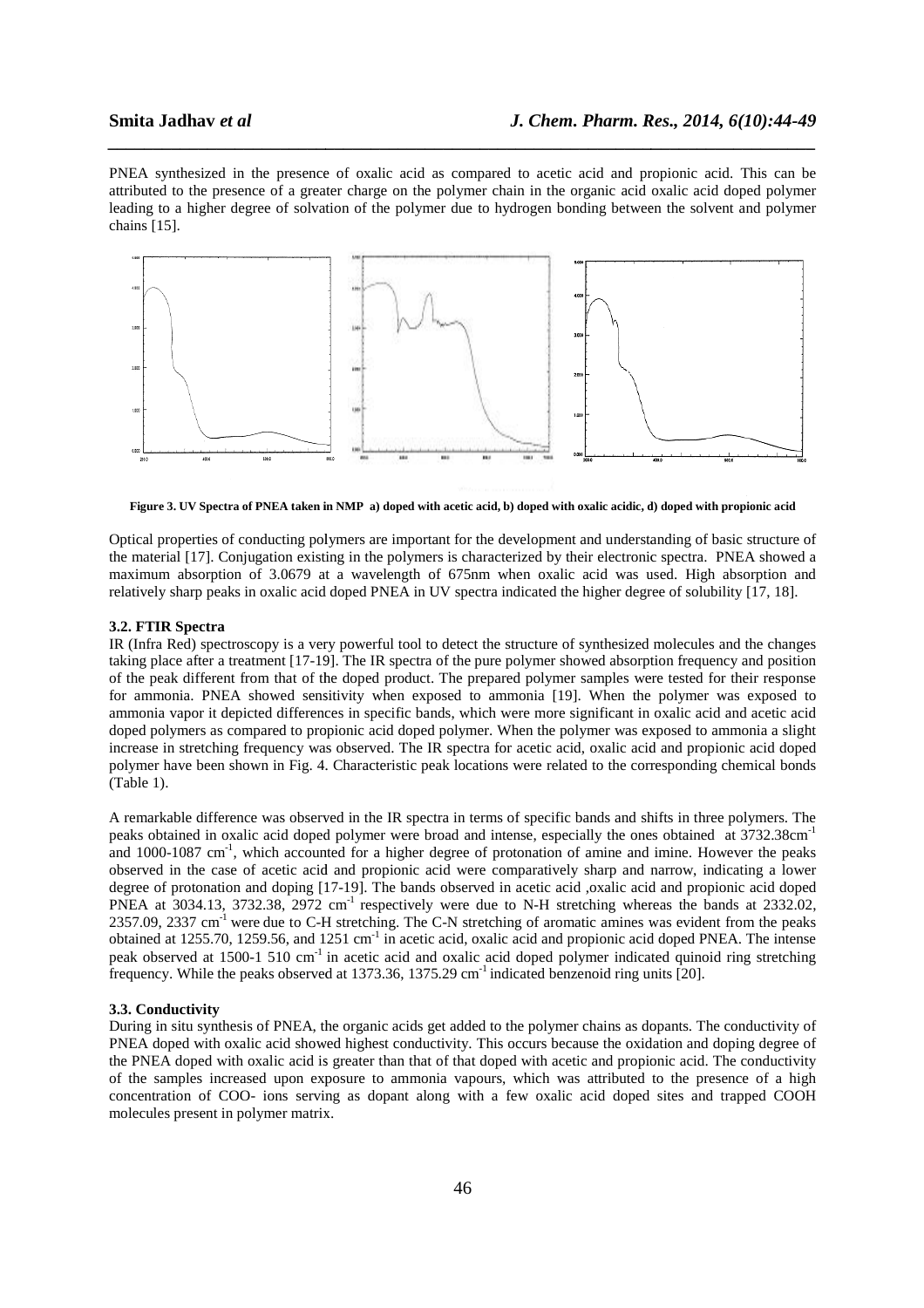During exposure to ammonia, some molecules of ammonia were adsorbed while other interacted with the anions present in the polymer form NH<sub>4</sub><sup>+</sup> anions salt. This lead to loss of anions together with the charge imbalance caused over the polymer chain. These effects are neutralized by the trapped COOH molecules, which may occupy the free dopant sites thereby increasing the carrier concentration and hence the conductivity. The polymer showed a change in resistance under exposure to ammonia vapor, suggesting the applicability of these polymeric materials as ammonia sensors [21].

*\_\_\_\_\_\_\_\_\_\_\_\_\_\_\_\_\_\_\_\_\_\_\_\_\_\_\_\_\_\_\_\_\_\_\_\_\_\_\_\_\_\_\_\_\_\_\_\_\_\_\_\_\_\_\_\_\_\_\_\_\_\_\_\_\_\_\_\_\_\_\_\_\_\_\_\_\_\_*



**Figure 4. FTIR absorption spectra of acetic acid, oxalic acid and propionic acid doped PNEA: acetic acid doped PNEA (a); acetic acid doped PNEA expose to ammonia (b); oxalic acid doped PNEA (c) oxalic acid doped PNEA expose to ammonia (d) propionic acid doped PNEA (e) propionic acid doped PNEA expose to ammonia (f)**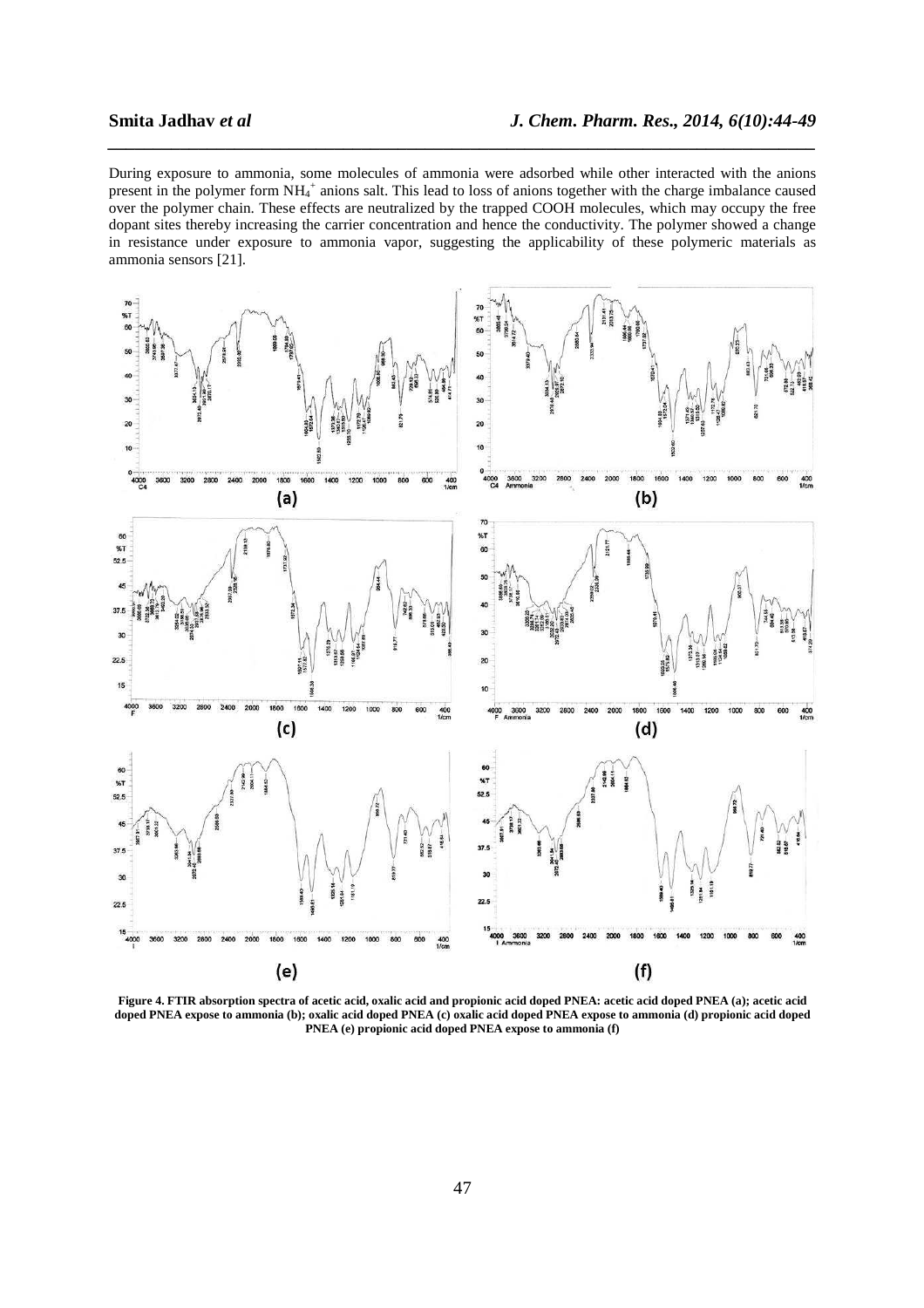| Acetic acid doped<br><b>PNEA</b> | Oxalic acid doped<br><b>PNEA</b> | Prop-ionic acid doped<br><b>PNEA</b> | Peak assignment                    |
|----------------------------------|----------------------------------|--------------------------------------|------------------------------------|
| $(m^{-1})$                       | $\rm (cm^{-1})$                  | $(cm-1)$                             |                                    |
| 610-729.12                       | 610-742                          | 610-721                              | Out of plane C-H bending vibration |
| 821.7                            | 819.77                           | 819.77                               | Para di-substituted benzene ring   |
| 968                              | 1000-1087                        | 956                                  | Vibration band of dopant anion     |
| 1126.47                          | 1124.54                          | 1161                                 | Secondary (C-N) stretching band    |
| 1255.7                           | 1259.56                          | 1251                                 | Aromatic C-N stretching band       |
| 1373.36                          | 1375.29                          | 1325                                 | Benzenoid ring stretching band     |
| 1502.6                           | 1508.38                          | 1496                                 | Quinoid ring stretching band       |
| 1572.04                          | 1597.11                          | 1589                                 | Carbonyl $(C=O)$ stretching band   |
| 1670.41                          | 1672.34                          |                                      | $(NH2)$ + saturated amine          |
| 1869.08                          | 1737                             | 1884                                 | Aliphatic C-H stretching freq.     |
| 2332.02                          | 2357.09                          | 2337                                 | C-H aromatic stretching band       |
| 3034.13                          | 3732.38                          | 2972                                 | N-H stretching band                |

*\_\_\_\_\_\_\_\_\_\_\_\_\_\_\_\_\_\_\_\_\_\_\_\_\_\_\_\_\_\_\_\_\_\_\_\_\_\_\_\_\_\_\_\_\_\_\_\_\_\_\_\_\_\_\_\_\_\_\_\_\_\_\_\_\_\_\_\_\_\_\_\_\_\_\_\_\_\_* **Table 1. FT-IR bands (cm-1) for acetic acid, oxalic acid and propionic acid doped PNEA** 

The conductivity order of acid doped PNEA were found to be Oxalic acid doped PNEA> Propionic acid doped PNEA > Acetic acid doped PNEA (Table 2).

**Table 2. Conductivity of organic acid doped polyaniline** 

| Sample                    | <b>Conductivity before exposure</b><br>to ammonia vapors $(S \text{ cm}^{-1})$ | Conductivity after exposure to<br>ammonia vapors $(S \text{ cm}^{-1})$ |
|---------------------------|--------------------------------------------------------------------------------|------------------------------------------------------------------------|
| Acetic acid doped PNEA    | $0.5 \in 10^{-4}$                                                              | $10^{-3}$                                                              |
| Oxalic acid doped PNEA    | $1.6 \in 10^{-2}$                                                              | $3.2 \quad 10^{-1}$                                                    |
| Propionic acid doped PNEA | $0.4 \in 10^{-3}$                                                              | $10^{-2}$                                                              |

# **CONCLUSION**

PNEA salts were synthesized by chemical oxidative method in different protonation media. During PNEA synthesis different organic acids were added to the polymer chains as dopants. In comparison to the acetic acid and propionic acid doped polymer, oxalic acid doped polymer was found to have a greater solubility in organic solvents. The conductivity of samples exposed to ammonia was higher than those without exposure, which suggested theses samples to be superior materials as sensors for ammonia vapors.

#### **Acknowledgements**

The authors (SJ and VVC) are thankful to Nowrosjee Wadia College, Pune for the support provided to carry out this research activity.

#### **REFERENCES**

- [1] M Bakhshali; B Ommolbanin; G Homa; AA; Entezami, *Iran Polym. J.,* **2011**, 20(10), 779-793.
- [2] MR Nabid; SS Taheri; R Sedghi, AA Entezami., *Iran Polym. J.,* **2008**, 17(5), 365-371.
- [3] S.Neves; WA Gazotti; MA De Paoli, *In Encyclopedia of Nanoscience and Technology, Nalwa, H.S. Ed.*  American Scientific Publisher: Los Angeles, **2004**, Vol. 2, pp 133.
- [4] A Gok; B Sari, *J. Appl. Polym. Sci.* **2002**, 84(11), 1993-2000.
- [5] VV Chabukswar; AA Athawale; *Chem. & Chem. Techn.,* **2008**, 2(4), 257-262.
- [6] Y He; X Yu, *Mater. Lett*., **2007**, 61(10), 2071–2074.
- [7] TA Skotheim; GW Wnek, Handbook of Conducting Polymers, (Marcel Dekker, New York),Eds. **1986**, 205.
- [8] VV Chabukswar; SV Bhavsar, *Chem. & Chem. Techn.* **2010**, 4(4), 277-280.
- [9] Y. Cao; J. Qiu; P.Smith, *Synth. Met.*, **1995**, 69, 187-190.
- [10] J. Stejskal, I. Sapurina, J. Prokes, M.Trchova, *Chem. Mater*. **2002**, 14(8), 3602-3606.
- [11] VV Chabukswar; SV Bhavsar; AS Horne, *Chem. & Chem. Techn.* **2011**, 5(1), 37-40.
- [12] MV Kulkarni; AK Viswanath, *Polym. Eng. Sci.* **2007**, 47(10), 1621-1629.
- [13]MV Kulkarni; AK Viswanath; R Marimuthu; TJ Seth. *Polym. Sci., Part A: Polym. Chem.* **2004**, 42(8), 2043– 2049.
- [14] VV Chabukswar; G Sable, *Chem. & Chem.Techn.,* **2009**, 3(2), 95-99.
- [15] HA Pohl; EH Engelhardt, *J. Phys. Chem.* **1962**, 66(11), 2085-2095.